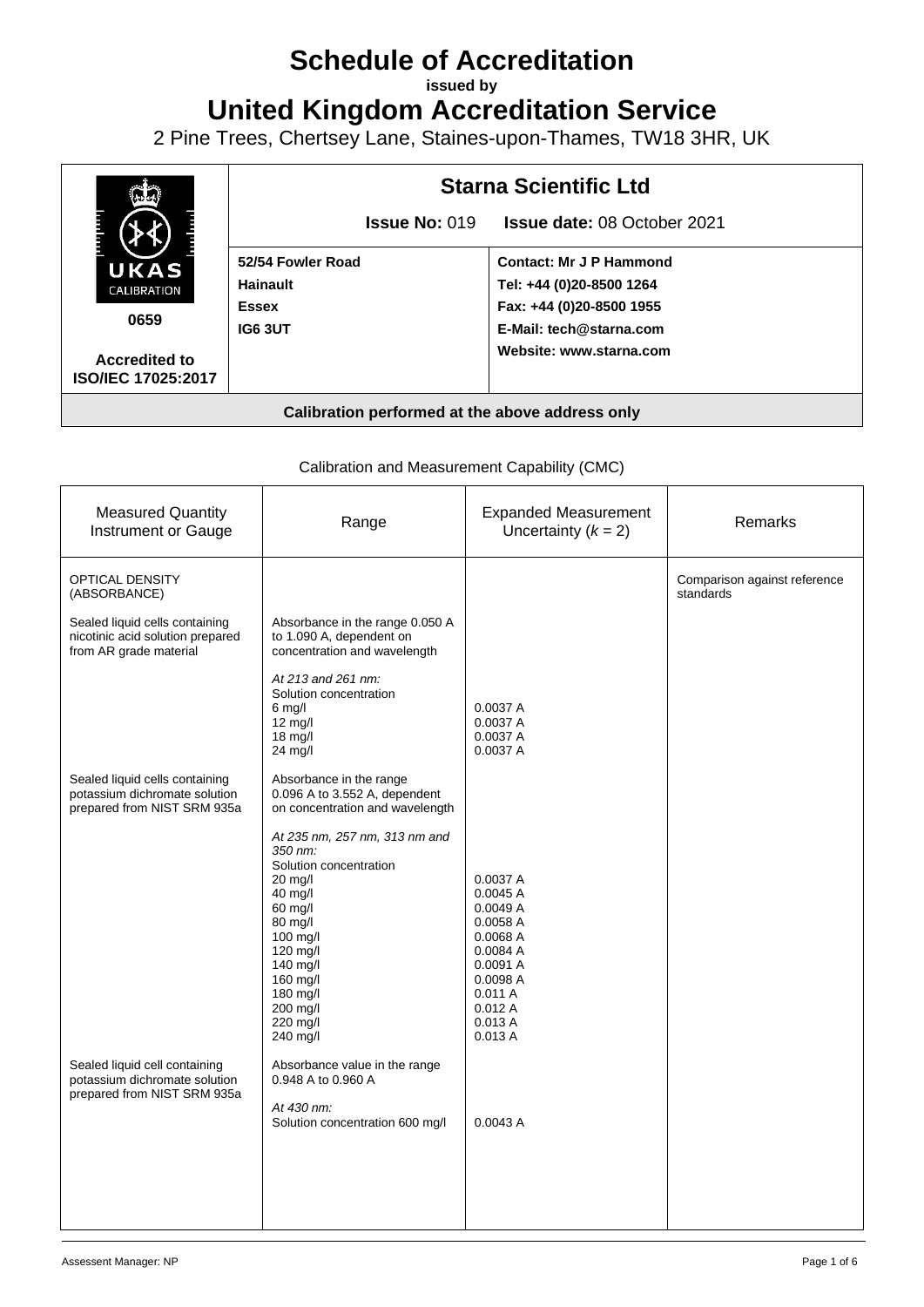|                                                                                  | <b>Schedule of Accreditation</b><br>issued by<br><b>United Kingdom Accreditation Service</b>                                                                                                                                                                                                                                                                                                             |                                                                                                                                                                                                   |                                           |
|----------------------------------------------------------------------------------|----------------------------------------------------------------------------------------------------------------------------------------------------------------------------------------------------------------------------------------------------------------------------------------------------------------------------------------------------------------------------------------------------------|---------------------------------------------------------------------------------------------------------------------------------------------------------------------------------------------------|-------------------------------------------|
| UKAS<br><b>CALIBRATION</b><br>0659<br><b>Accredited to</b><br>ISO/IEC 17025:2017 | 2 Pine Trees, Chertsey Lane, Staines-upon-Thames, TW18 3HR, UK<br><b>Starna Scientific Ltd</b><br><b>Issue No: 019</b><br>Issue date: 08 October 2021                                                                                                                                                                                                                                                    |                                                                                                                                                                                                   |                                           |
|                                                                                  | Calibration performed at main address only                                                                                                                                                                                                                                                                                                                                                               |                                                                                                                                                                                                   |                                           |
| <b>Measured Quantity</b><br>Instrument or Gauge                                  | Range                                                                                                                                                                                                                                                                                                                                                                                                    | <b>Expanded Measurement</b><br>Uncertainty $(k = 2)$                                                                                                                                              | Remarks                                   |
| <b>OPTICAL DENSITY</b><br>(ABSORBANCE) (cont'd)                                  |                                                                                                                                                                                                                                                                                                                                                                                                          |                                                                                                                                                                                                   | Comparison against reference<br>standards |
| Sealed liquid cells containing<br>DNACON 260/280 <sup>®</sup>                    | At 260 nm, 280 nm and 330 nm:<br>Absorbance value in the range<br>0.0 A to 1.0 A                                                                                                                                                                                                                                                                                                                         | 0.0043 A                                                                                                                                                                                          |                                           |
| Sealed liquid cells containing<br>Toluene/Hexane                                 | At peak/trough values in the<br>range 265 nm to 270 nm:<br>Absorbance values in the range<br>0.1 A to 0.5 A                                                                                                                                                                                                                                                                                              | 0.0049A                                                                                                                                                                                           |                                           |
| Neutral density glass filters                                                    | At 440 nm, 465 nm, 546.1 nm,<br>590 nm and 635 nm:<br>Nominal transmittance, T<br>92 % (0.063 A)<br>79 % (0.100 A)<br>73 % (0.137 A)<br>60 % (0.222 A)<br>56.5 % (0.148 A)<br>50 % (0.301 A)<br>40 % (0.398 A)<br>30 % (0.523 A)<br>25 % (0.602 A)<br>20 % (0.699 A)<br>10 % (1.000 A)<br>6 % (1.222 A)<br>3 % (1.523 A)<br>1.5 % (1.824 A)<br>1.0 % (2.000 A)<br>$0.3\%$ (2.523 A)<br>$0.1\%$ (3.000 A) | 0.0027A<br>0.0027 A<br>0.0027 A<br>0.0027 A<br>0.0027 A<br>0.0027 A<br>0.0027A<br>0.0027 A<br>0.0027 A<br>0.0027 A<br>0.0027 A<br>0.0052 A<br>0.0052 A<br>0.0052A<br>0.0059 A<br>0.011A<br>0.019A |                                           |
| Neutral density glass filters                                                    | At 1100 nm, 1700 nm, 2210 nm,<br>2500 nm and 2850 nm:<br>Nominal transmittance, T<br>61% to 19 % (0.215 A to<br>0.721 A)<br>5.7 % (1.244 A)<br>2.9 % (1.538 A)<br>1.5 % (1.824 A)                                                                                                                                                                                                                        | 0.0035 A<br>0.0046A<br>0.0072 A<br>0.011A                                                                                                                                                         |                                           |
| Neutral density Metal-on-Quartz<br>filters                                       | Nominal transmittance, T (250 to<br>635 nm)<br>90 % (0.03 A)<br>60 % (0.22 A)<br>50 % (0.30 A)<br>30 % (0.523 A)<br>10 % (1.000 A)<br>3.0 % (1.523 A)<br>1.0 % (2.000 A)                                                                                                                                                                                                                                 | 0.0020A<br>0.0025 A<br>0.0025A<br>0.0040A<br>0.0045A<br>0.0058A<br>0.0059 A                                                                                                                       |                                           |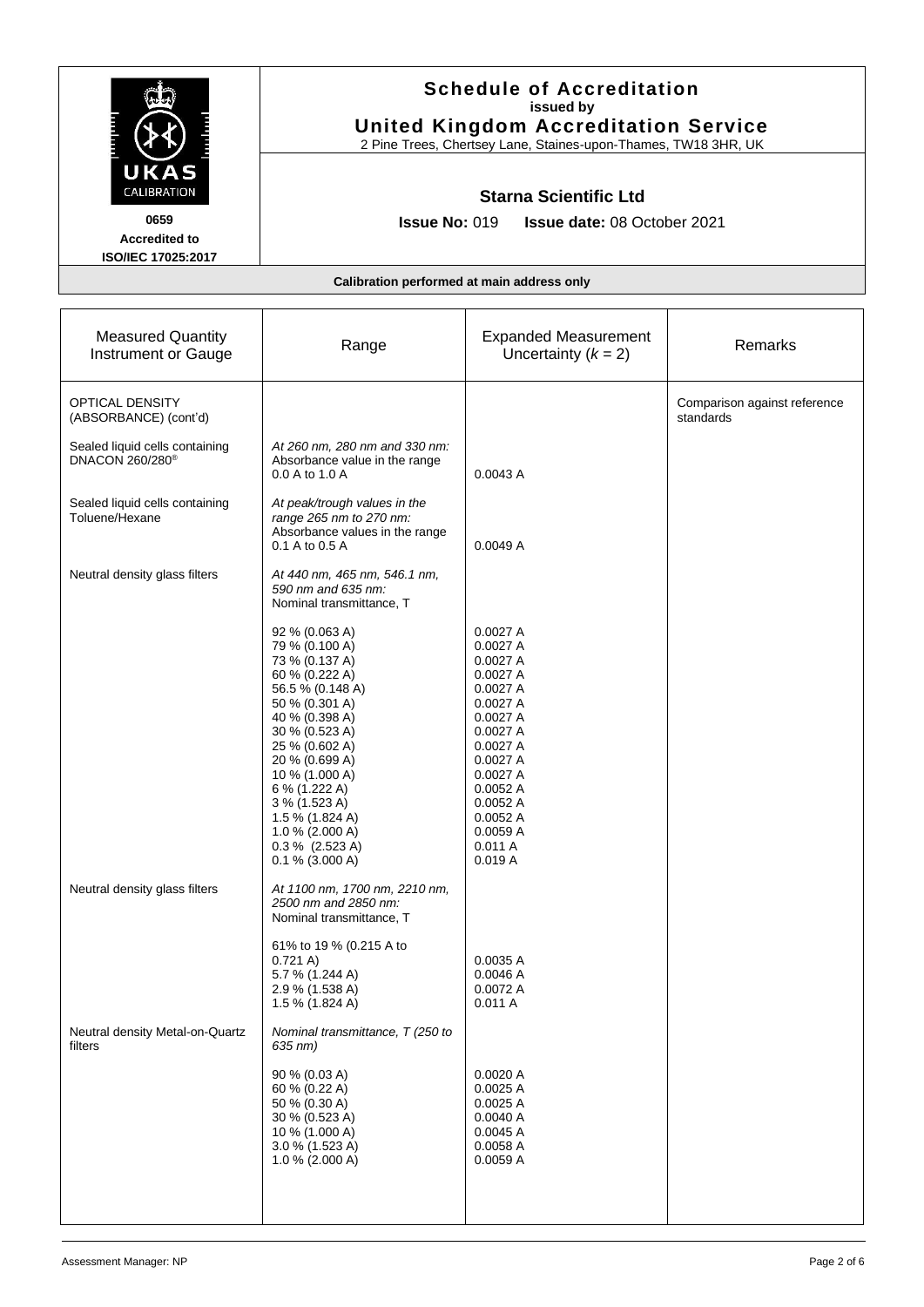|                                                                                                                                                           | <b>Schedule of Accreditation</b><br>issued by<br><b>United Kingdom Accreditation Service</b><br>2 Pine Trees, Chertsey Lane, Staines-upon-Thames, TW18 3HR, UK<br><b>Starna Scientific Ltd</b><br><b>Issue No: 019</b><br>Issue date: 08 October 2021 |                                                                                                                                                                                                             |                                                                                            |
|-----------------------------------------------------------------------------------------------------------------------------------------------------------|-------------------------------------------------------------------------------------------------------------------------------------------------------------------------------------------------------------------------------------------------------|-------------------------------------------------------------------------------------------------------------------------------------------------------------------------------------------------------------|--------------------------------------------------------------------------------------------|
| UKAS<br><b>CALIBRATION</b><br>0659<br><b>Accredited to</b><br>ISO/IEC 17025:2017                                                                          |                                                                                                                                                                                                                                                       |                                                                                                                                                                                                             |                                                                                            |
|                                                                                                                                                           | Calibration performed at main address only                                                                                                                                                                                                            |                                                                                                                                                                                                             |                                                                                            |
| <b>Measured Quantity</b><br>Instrument or Gauge                                                                                                           | Range                                                                                                                                                                                                                                                 | <b>Expanded Measurement</b><br>Uncertainty $(k = 2)$                                                                                                                                                        | Remarks                                                                                    |
| <b>WAVELENGTH</b><br>Sealed liquid cells containing<br>"Rare Earth" (RE) solution.<br>Multiple peak wavelengths<br>reported.                              | 200 nm to 300 nm                                                                                                                                                                                                                                      | $0.18$ nm                                                                                                                                                                                                   | Comparison against reference<br>standards                                                  |
| Sealed liquid cells containing<br>Rare Earth solution. Multiple<br>peak wavelengths reported.                                                             | 240 nm to 870 nm                                                                                                                                                                                                                                      | $0.11$ nm                                                                                                                                                                                                   |                                                                                            |
| Rare Earth glass filters. Multiple<br>peak wavelengths reported.                                                                                          | 240 nm to 880 nm                                                                                                                                                                                                                                      | $0.10$ nm                                                                                                                                                                                                   |                                                                                            |
| Sealed vapour cell containing<br>benzene.<br>Multple peak wavelengths<br>reported.                                                                        | 250 nm to 270 nm                                                                                                                                                                                                                                      | $0.10$ nm                                                                                                                                                                                                   |                                                                                            |
| Sealed liquid cells containing<br>TS5 Organic matrix solution.<br>Multiple peak wavelengths<br>reported.                                                  | 990 nm to 2540 nm                                                                                                                                                                                                                                     | $0.44$ nm                                                                                                                                                                                                   |                                                                                            |
| Sealed liquid cells containing<br>inorganic "cut-off" solutions with<br>reference transition wavelengths.<br>Transition wavelength at 1.0 T%<br>reported. | 190 nm to 385 nm                                                                                                                                                                                                                                      | $0.10$ nm                                                                                                                                                                                                   |                                                                                            |
| Glass "cut-off" filters with<br>reference transition wavelengths.<br>Transition wavelength at 1.0 T%<br>reported.                                         | 275 nm to 700 nm                                                                                                                                                                                                                                      | $0.10$ nm                                                                                                                                                                                                   |                                                                                            |
| Wavenumber, v for QA checks<br>on mid-IR spectrophotometers                                                                                               | Nominal Values:<br>539.85 cm-1<br>841.78 cm-1<br>906.62 cm-1<br>1028.27 cm-1<br>1069.19 cm-1<br>1154.60 cm-1<br>1582.98 cm-1<br>1601.20 cm-1<br>1942.95 cm-1<br>2849.21 cm-1<br>3001.07 cm-1<br>3025.61 cm-1<br>3059.76 cm-1<br>3081.98 cm-1          | 1.42 cm-1<br>$0.72$ cm-1<br>$0.22$ cm-1<br>$0.18cm-1$<br>$0.52$ cm-1<br>$0.12$ cm-1<br>$0.07$ cm-1<br>$0.11$ cm-1<br>$0.66$ cm-1<br>$0.30$ cm-1<br>$0.12$ cm-1<br>$0.32$ cm-1<br>$0.17$ cm-1<br>$0.14$ cm-1 | Calibrated Artefact: Matt<br>polystyrene film<br>Comparison against reference<br>standards |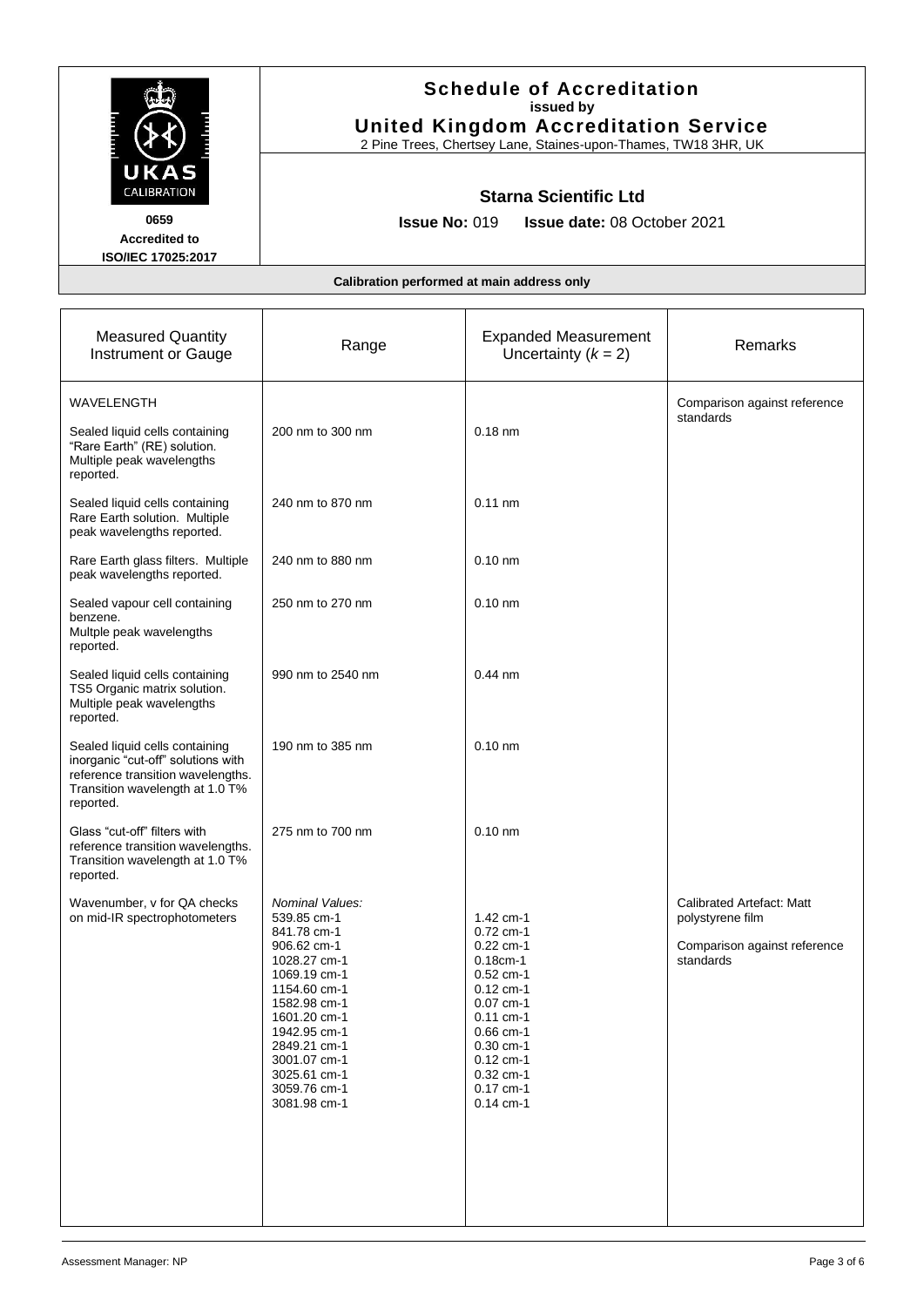|                                                                                                                                       | <b>Schedule of Accreditation</b><br>issued by<br><b>United Kingdom Accreditation Service</b>                                                                 |                                                                    |                                                                                                                                                 |
|---------------------------------------------------------------------------------------------------------------------------------------|--------------------------------------------------------------------------------------------------------------------------------------------------------------|--------------------------------------------------------------------|-------------------------------------------------------------------------------------------------------------------------------------------------|
| UKAS<br>CALIBRATION<br>0659<br><b>Accredited to</b><br>ISO/IEC 17025:2017                                                             | 2 Pine Trees, Chertsey Lane, Staines-upon-Thames, TW18 3HR, UK<br><b>Starna Scientific Ltd</b><br><b>Issue No: 019</b><br><b>Issue date: 08 October 2021</b> |                                                                    |                                                                                                                                                 |
|                                                                                                                                       | Calibration performed at main address only                                                                                                                   |                                                                    |                                                                                                                                                 |
| <b>Measured Quantity</b><br>Instrument or Gauge                                                                                       | Range                                                                                                                                                        | <b>Expanded Measurement</b><br>Uncertainty $(k = 2)$               | Remarks                                                                                                                                         |
| <b>RELATIVE FLUORESCENCE</b><br><b>INTENSITY</b>                                                                                      |                                                                                                                                                              |                                                                    |                                                                                                                                                 |
| Concentration series of sealed<br>liquid cells containing Quinine<br>Sulfate solution prepared from<br>NIST SRM 936a                  | Relative fluorescence intensity in<br>the range 0.25 RFU to 1.00 RFU,<br>dependent on concentration and<br>integrated emission range.                        |                                                                    | Comparison against reference<br>standards                                                                                                       |
|                                                                                                                                       | Integrated emission range of 375<br>nm to 675 nm.<br>Solution nominal relative<br>emission intensity:<br>0.25 RFU<br>0.50 RFU<br>0.75 RFU                    | 1.4%<br>1.0%<br>0.9%                                               |                                                                                                                                                 |
| Concentration series of Solid<br>state Starna Flourescent<br>Orange® in 96-well plate format.                                         | 1.00 RFU<br>Relative fluorescence intensity in<br>the range 0.05 RFU to 2.00 RFU<br>with integrated emission range<br>520 nm to 600 nm.                      | 0.8%                                                               | Comparison against reference<br>standards                                                                                                       |
|                                                                                                                                       | Material nominal relative<br>emission intensity:<br>0.05 RFU<br>0.10 RFU<br>0.50 RFU<br>1.00 RFU<br>2.00 RFU                                                 | ≤ 36.3%<br>≤ 17.9%<br>$\leq 5.0\%$<br>$\leq 3.2\%$<br>$\leq 3.3\%$ |                                                                                                                                                 |
| Concentration series of solid<br>state or sealed liquid cell<br>fluorescent Reference Materials<br>in cuvette, 96-well plate or other | Relative fluorescence intensity in<br>the range 0.05 RFU to 2.00 RFU<br>dependant on specified<br>integrated emission range.                                 |                                                                    | Comparison against reference<br>standards                                                                                                       |
| suitable physical formats.                                                                                                            | Suitable integration range.<br>Material nominal relative<br>emission intensity:<br>0.05 RFU<br>0.10 RFU<br>0.50 RFU<br>1.00 RFU<br>2.00 RFU                  | ≤ 40% *<br>≤ 20% $*$<br>≤ 10% $*$<br>$≤ 5\%$ *<br>$≤ 5\%$ *        | * approximate maximum values<br>for full intensity range. Values<br>will vary with material type and<br>emission wavelength/intensity<br>range. |
|                                                                                                                                       |                                                                                                                                                              |                                                                    |                                                                                                                                                 |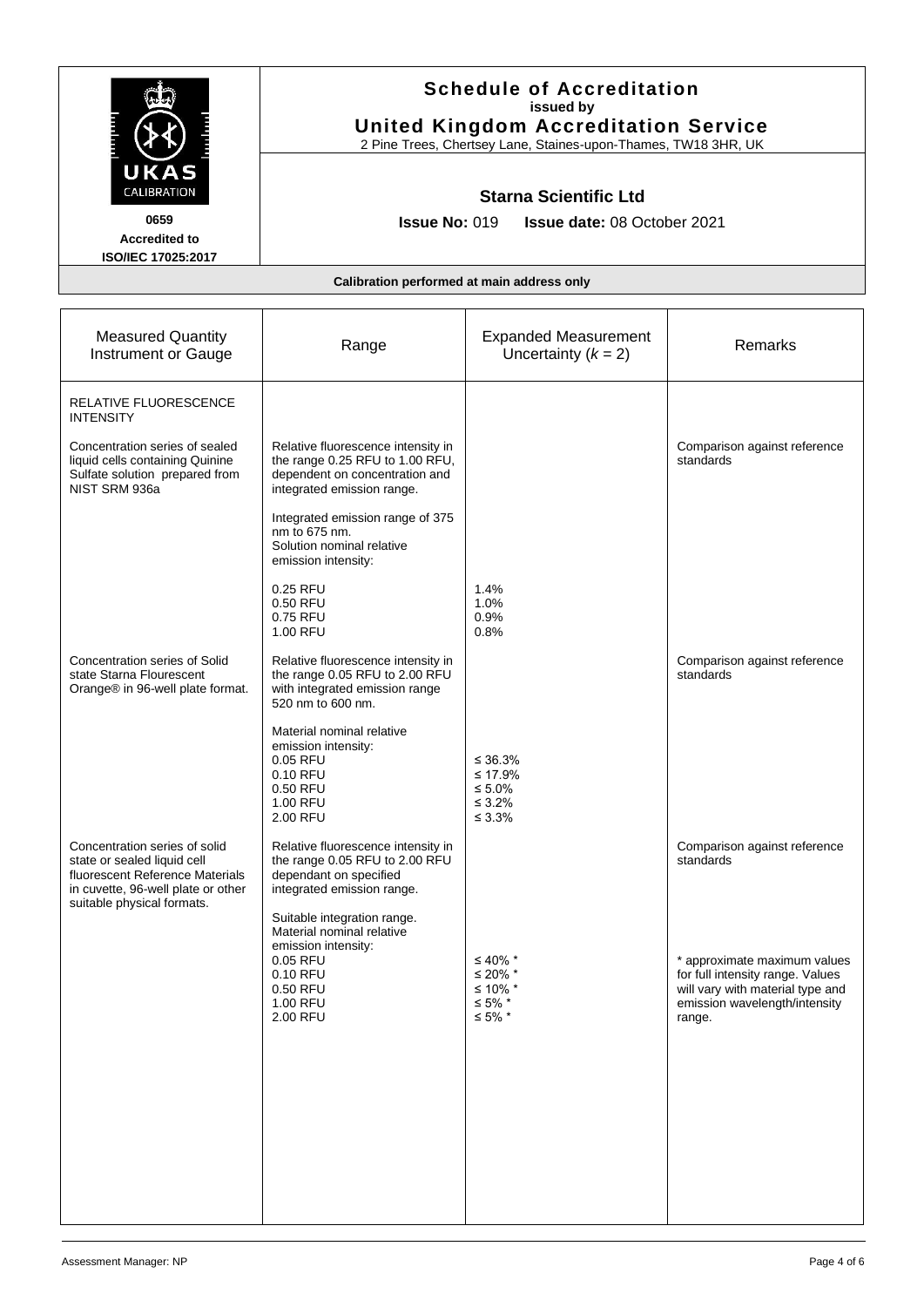| UKAS<br><b>CALIBRATION</b>                                                                                                                            | <b>Schedule of Accreditation</b><br>issued by<br><b>United Kingdom Accreditation Service</b><br>2 Pine Trees, Chertsey Lane, Staines-upon-Thames, TW18 3HR, UK<br><b>Starna Scientific Ltd</b><br><b>Issue No: 019</b><br><b>Issue date: 08 October 2021</b> |                                                      |                                                                                                                                                 |
|-------------------------------------------------------------------------------------------------------------------------------------------------------|--------------------------------------------------------------------------------------------------------------------------------------------------------------------------------------------------------------------------------------------------------------|------------------------------------------------------|-------------------------------------------------------------------------------------------------------------------------------------------------|
| 0659<br><b>Accredited to</b><br>ISO/IEC 17025:2017                                                                                                    |                                                                                                                                                                                                                                                              |                                                      |                                                                                                                                                 |
| Calibration performed at main address only                                                                                                            |                                                                                                                                                                                                                                                              |                                                      |                                                                                                                                                 |
| <b>Measured Quantity</b><br>Instrument or Gauge                                                                                                       | Range                                                                                                                                                                                                                                                        | <b>Expanded Measurement</b><br>Uncertainty $(k = 2)$ | <b>Remarks</b>                                                                                                                                  |
| <b>CORRECTED EMISSION</b><br><b>SPECTRUM</b><br>Solid state ceramic doped with<br>Fluorescent Reference material<br>in 96-well plate format.          | Relative fluorescence intensity in<br>the range 0.10 RFU to 1.00 RFU<br>dependant on wavelength.<br>Wavelength range:<br>650 - 749 nm                                                                                                                        | $9\% - 14\%$                                         | Comparison against reference<br>standards.                                                                                                      |
| Suitable solid state or sealed<br>solution cell fluorescent<br>Reference Materials in cuvette.<br>96-well plate or other suitable<br>physical formats | Relative fluorescence intensity in<br>the range 0.10 RFU to 1.00 RFU<br>dependant on wavelength.<br>Wavelength range:<br>320 - 830 nm                                                                                                                        | ≤ 15% **                                             | Comparison against reference<br>standards<br>** approximate maximum.<br>Values will vary with material<br>type and certified emission<br>range. |
| END                                                                                                                                                   |                                                                                                                                                                                                                                                              |                                                      |                                                                                                                                                 |

#### **Flexible scope**

 The laboratory is accredited to ISO/IEC17025:2017 for calibration activities in accordance with the details listed in this schedule. This may also include calibrations on the same or similar products against standards, laboratory developed procedures or customer-specified methods, that are not specifically listed in this Schedule, providing that:

(1) The method, procedure or standard does not introduce new principles of measurement.

(2) The method, procedure or standard does not require measurements to be made outside the parametric boundaries defined in this Schedule.

**Information about flexible scopes of accreditation is available in UKAS document GEN 4 and EA document EA-2/05.**